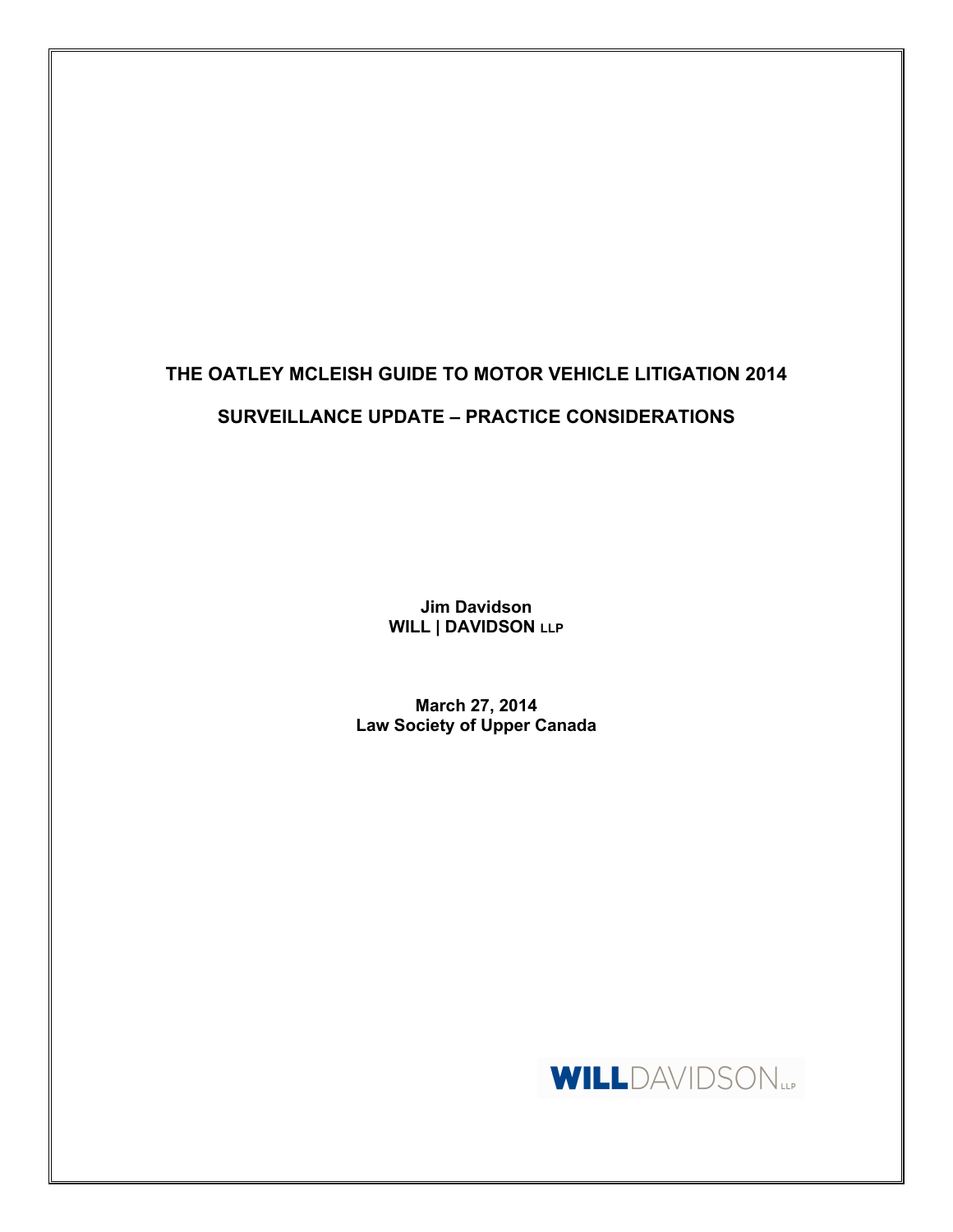#### **INTRODUCTION**

Despite a fairly well developed body of case law, the personal injury bar remains surprisingly divided on the issue of the disclosure requirements surrounding surveillance evidence.

This paper is designed to provide a practical guideline with respect to the disclosure requirements of surveillance evidence in Ontario. For the purposes of this paper, surveillance will only be discussed within the personal injury context where it is assumed that surveillance will be in the possession of the defendant.

#### **LITIGATION PRIVILEDGE**

*Rule 30.02(2)* requires a party to produce all relevant documents to a lawsuit *unless* privilege is claimed over the document. Surveillance documents attract litigation privilege and therefore do not need to be produced *subject* to certain disclosure requirements (See *Devji v. Longo Brothers Fruit Markets Inc.* (1999), 45 O.R. (3d) 82 (General Division).

#### **DISCLOSURE REQUIREMENTS**

#### **Substantive versus Impeachment Evidence**

Surveillance of an opposing party is typically used at the trial of a personal injury case for the following purposes;

- As substantive evidence (e.g. to demonstrate the opposite party's functional abilities); or
- As impeachment evidence (e.g. to undermine the opposite party's credibility).

# *Substantive Evidence*

The use of surveillance as substantive evidence is rarely disputed provided that the surveillance documents are produced to the opposite party at least 90 days before the commencement of trial (*Rule 30.09* of the *Ontario Rules of Civil Procedure*) or with leave of the court (*Rule 53.08* of the *Ontario Rules of Civil Procedure*). The decision in *Smith v. Morelly,* 2011 ONSC 6834 discusses and confirms these *Rules*.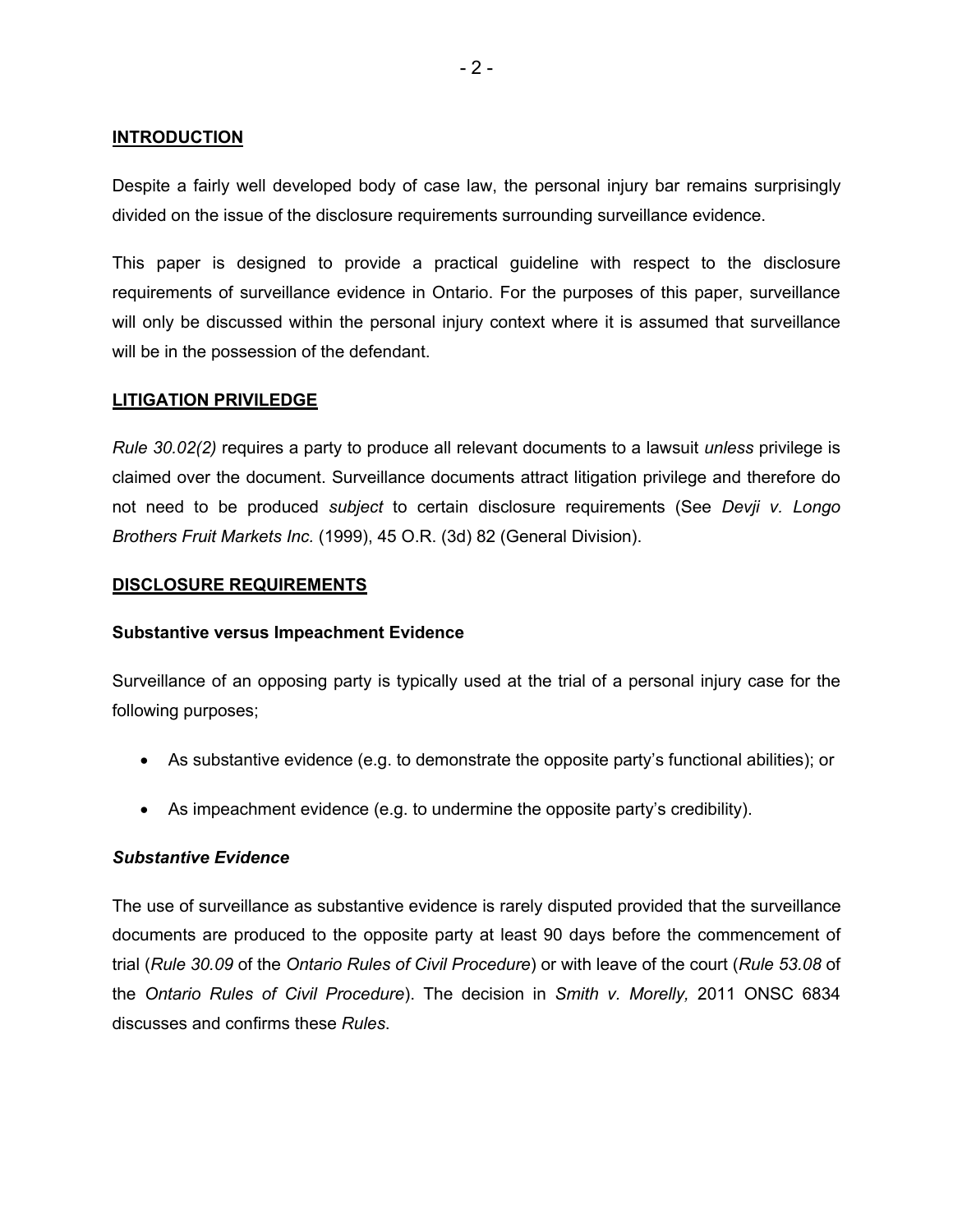## *Impeachment Evidence*

It is the use of surveillance as impeachment evidence which typically gives rise to controversy. This is because the use of surveillance at trial for impeachment purposes is one of the rare occasions where a document can be relied upon at trial without first producing it to the opposing party. This unique exception, however, is heavily regulated by the *Rules of Civil Procedure* and the case law.

# **The Affidavit of Documents**

Any surveillance document over which privilege is claimed and obtained prior to the swearing of the Affidavit of Documents must be included in Schedule B.

Less clear is the issue of surveillance documents obtained after the delivery of a sworn Affidavit of Documents.

Presumably, the overriding requirement of the *Rules* for on-going disclosure would necessitate the delivery of a supplemental Affidavit of Documents with a revised Schedule B disclosing the new surveillance documents.

However, *Rules 30.07* of the *Rules of Civil Procedure* seems to state the opposite. *Rule 30.07* reads as follows:

- **30.07 Where a party, after serving an affidavit of documents,**
- **(a) comes into possession or control of or obtains power over a document that relates to a matter in issue in the action and that is not privileged; or**
- **(b) discovers that the affidavit is inaccurate or incomplete,**

**the party shall forthwith serve a supplementary affidavit specifying the extent to which the affidavit of documents requires modification and disclosing any additional documents.** 

# **[emphasis added].**

The decision in *McDonald v. Standard Life Assurance Company* (2006), 34 C.C.L.I. (4<sup>th</sup>) 249 confirms this interpretation of *Rule 30.07* in the context of surveillance. At paragraph 13 of that decision, Mr. Justice Quinn states the following:

**Initially, I was of the view that, upon receipt of the surveillance report, the failure of the defendant to forthwith serve a supplementary affidavit of**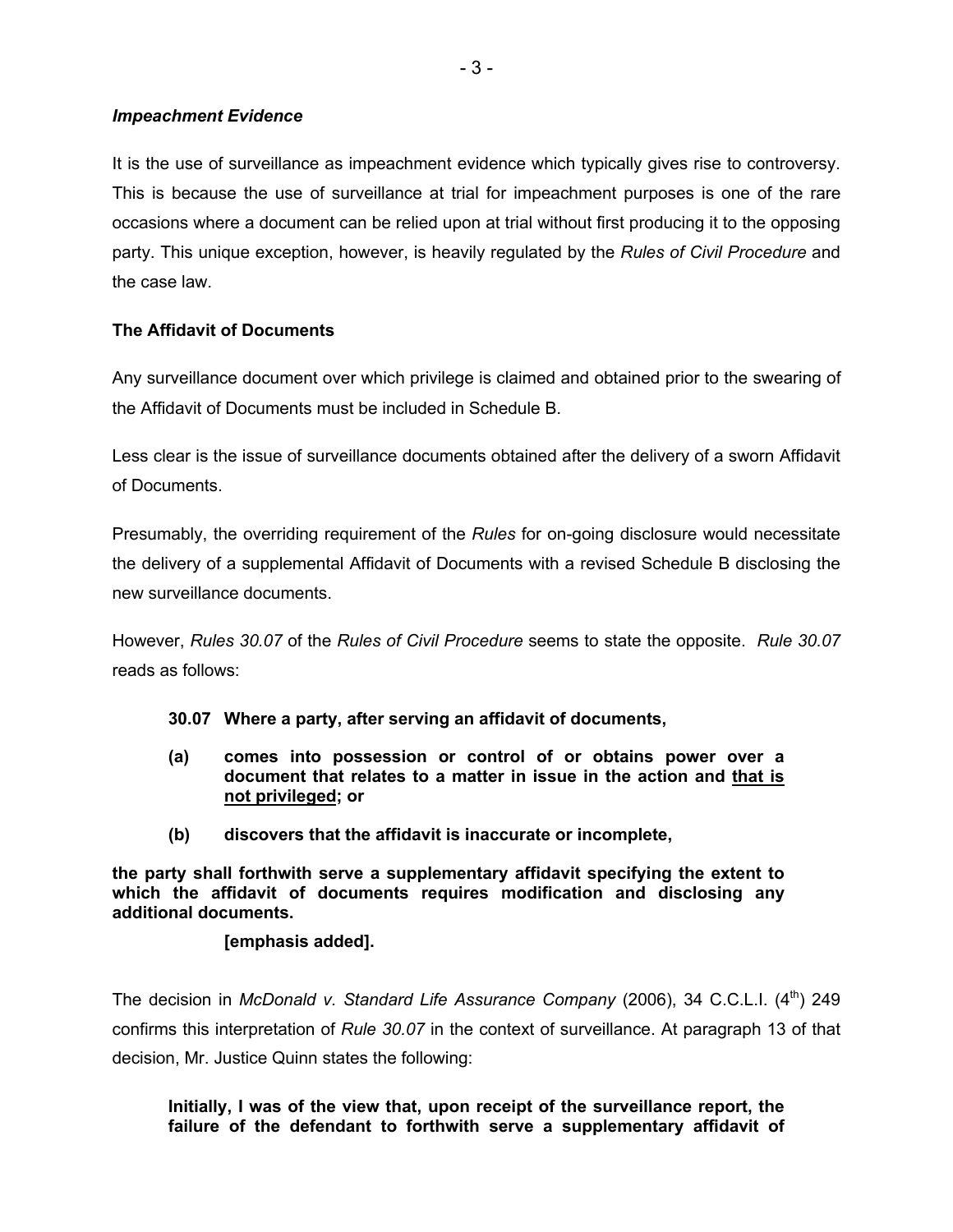**documents containing reference to that report placed the defendant in breach of** *Rule 30.07.* **However, I now see that** *Rules 30.07* **does not apply to privileged documents. A surveillance report is privileged.** 

This decision was cited with approval in the PEI decision in *Llewellyn v. Carter* (2007) 53 C.C.I.L.  $(4^{th})$  288.

A different conclusion was reached in *Beland v. Hill*, 2012 ONSC 4855. Within paragraph 49 of that decision, Justice Howden stated the following:

**As well, at the time the defendant's affidavit of documents was delivered, no surveillance record existed. However, once surveillance had been conducted, the record became a privileged document in the defendant's possession. This is where, in my view, the continuing duty to disclose imposed by the rules kicks in. The existing affidavit of documents had become incomplete and inaccurate…By Rule 30.07(b), the defendants were required to serve a supplementary affidavit disclosing the additional document.**

Justice Howden made no comment on the conflicting decision in *McDonald v. Standard Life Assurance Co*. or indeed, the conflicting wording of *Rule* 30.07(a).

# **Documentary Disclosure versus Informational Disclosure**

In the 1986 decision in *Sacrey v. Berdan*, 10 C.P.C. (2d) 15 (Ont. Div. Ct.), Mr. Justice Borins discussed the difference between documentary disclosure and informational disclosure. In this regard, while privileged documents themselves need not be produced, a summary of the information contained within those documents must be disclosed.

This principle was reiterated in *Devji v. Longo Brothers Fruit Markets Inc.* (1999), 45 O.R. (3d) 82 (General Division). In this case, the defendant provided a summary of the surveillance on the record at Examinations for Discovery but refused to produce the surveillance reports, videos and photographs. The plaintiff successfully obtained an Order from a Master compelling the defendants to produce the documents. The defendants appealed. On appeal, Justice Sachs reviewed the authorities and found that the existing law required the defendant to provide details of the surveillance but that the actual document themselves need not be produced.

Based on the *Devji* decision and the body of cases that came prior, it is now common ground that defence counsel must provide the following information and particulars with respect to surveillance documents over which a claim of privilege has been made: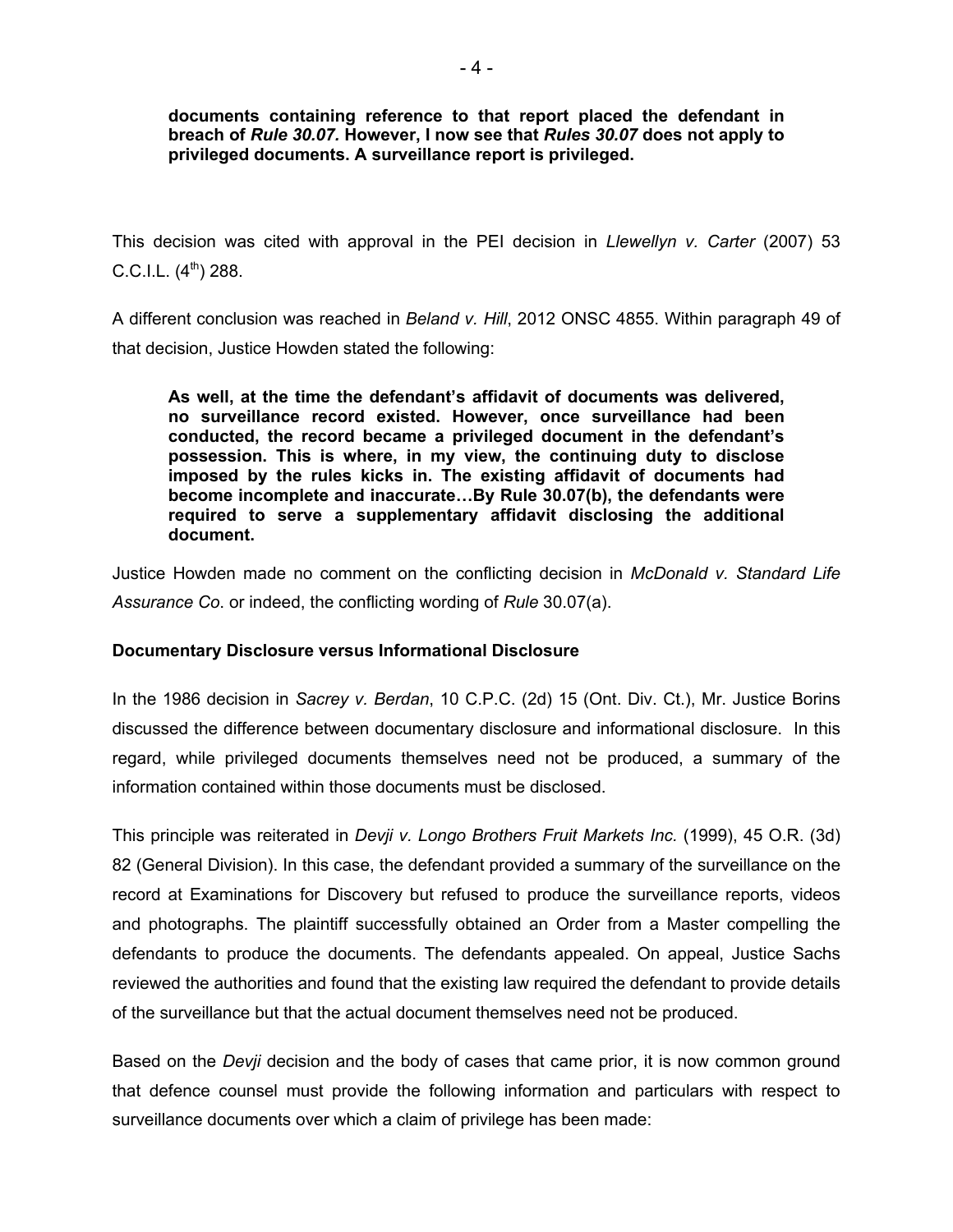- **1. Dates, times and precise locations.**
- **2. Particulars of the activities and observations made;**

# **3. The names and addresses of the persons who conducted the surveillance.**

# **The Level of Disclosure Required**

While the information set out in 1 and 3 above is specific and should not give rise to contention, the level of detail required to be produced in 2 is only generally described and would seem to rely heavily on the discretion of defence counsel.

This gives rise then to the question as to what amount of detail must be provided with respect to the "particulars of the activities and observations made".

A review of the case law in this area would indicate that "full" particulars are required. The leading cases have used the following language in this regard:

- "full particulars of the activities and observations made" (*Murray v. Woodstock General Hospital*, (1988), 66 O.R. (2d) 129 (Div. Ct.)
- "full and timely disclosure" (*Ceci v. Bonk,* (1992), 7 O.R. (3d) 381 (C.A.)
- "details of everything the investigator observed the plaintiff to do or not to do on each occasion" (*Sacrey v. Berdan*, (1986) 10 C.P.C. (2d) 15 (Ont. Div. Ct.)

However, one can not help but notice that the word "full" is absent from the requirements set out in *Devji v. Longo Brothers* and the many cases that have followed *Devji v. Longo Brothers*. That being said, it should be noted that in *Devji*, Justice Sachs considered both *Murray v. Woodstock General Hospital* and *Sacrey v. Berdan*. One would think that if Justice Sachs was intending to narrow their scope, it would have been stated explicitly. From a practical point of view counsel should consider the disclosure requirement as set out in the case law to be a requirement of "full" disclosure.

# **Disclosure Requirements for future Surveillance**

If a party intends to rely on future surveillance, it is quite clear that they must provide particulars. The decision in *Beland v. Hill* clearly confirms this principle. In Beland, the court refused to allow surveillance to be used at trial to impeach the witness because it had not been disclosed prior to trial in a timely manner.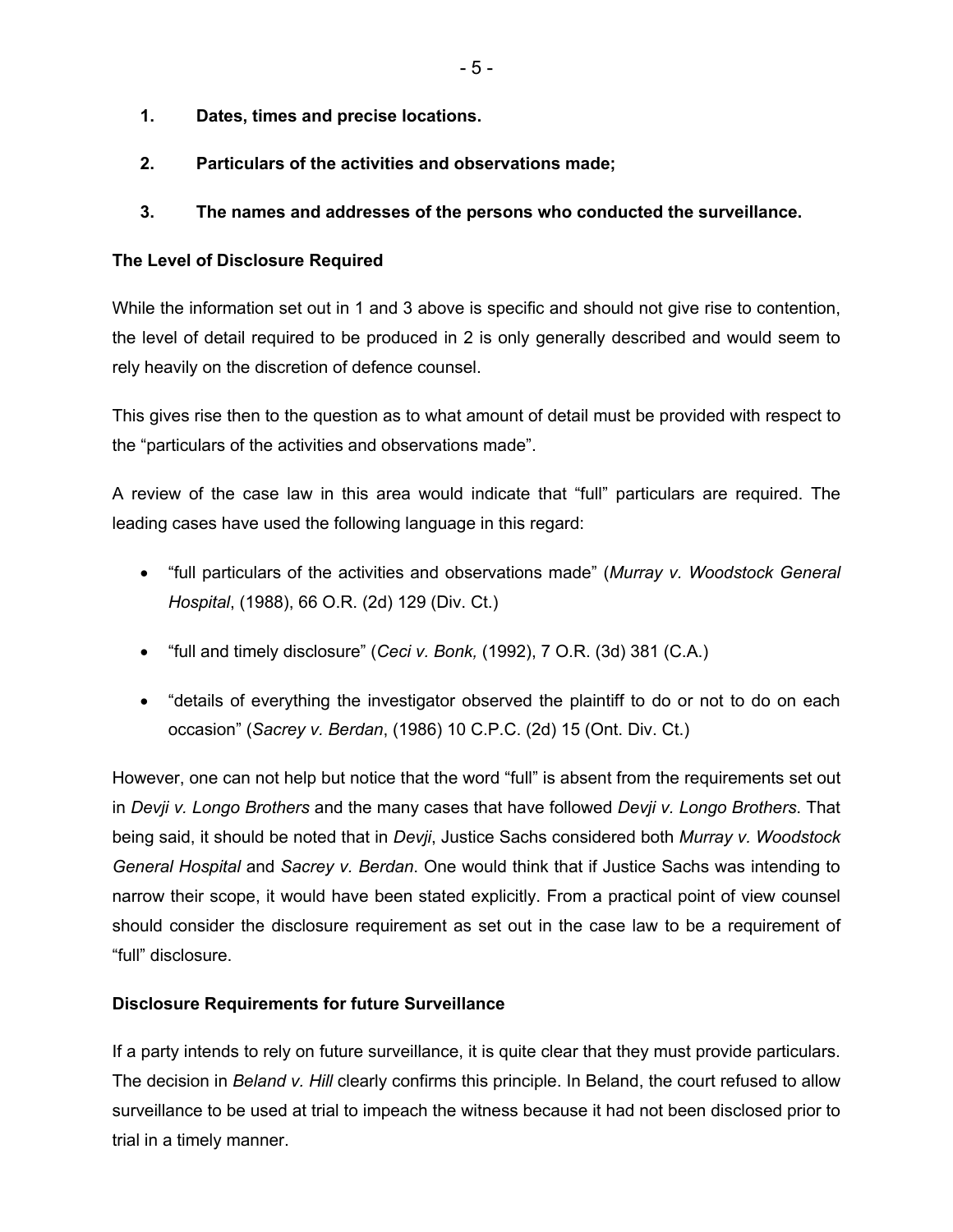A number of cases have also stated that a party must disclose the particulars of future surveillance even if that party does not intend to rely upon the surveillance evidence at trial (See *Marchese v. Knowles*, 2009 CarswellOnt 1501 and *Arsenault-Armstrong v. Burke*, 2013 ONSC 4353).

The specific disclosure requirements as set out in Devji apply to future surveillance as well.

# **The Disclosure Requirements When Plaintiff's Counsel Does Not Ask For Particulars of Surveillance at Oral Discovery**

Much of the case law regarding the disclosure requirements of future surveillance was generated from motions brought in response to a defendant's refusal of a specific request made by plaintiff's counsel at the oral discovery of the defendant. However, a potentially interesting situation arises when a plaintiff's lawyer fails to request particulars of surveillance at all during the discovery of the defendant.

This is because the requirement to produce particulars of surveillance does not arise from the documentary discovery governed by *Rule 30* but rather it arises from the oral discovery governed by *Rule 31*. This was made clear in the Ontario Court of Appeal decision in *Landolfi v. Fiargoni*, (2006), 25 C.P.C. (5<sup>th</sup>) 9 wherein the Court states:

**However, the obligation to disclose such particulars did not arise under rules** *30.09.* **Where, as here, surveillance videos are not sought to be admitted as substantive evidence, this disclosure obligation is triggered, if at all, through the informational discovery process envisioned by rule 31.06(1) of the rules of civil procedure. This rule obliges a person examined for discovery to answer any proper question relating to any matter in issue in the action, including information that is evidence. A disclosure obligation is also imposed by rule 30.03, which compels the delivery prior to the trial of an affidavit of documents by every party to an action and the listing and description in the affidavit of those documents for which the deponent claims privilege.** 

**The question before the trial judge concerned only the application of rule 30.09 and whether [the defendant], in the circumstances, could invoke the impeachment exception in that rule. Any prospect of prejudice to [the plaintiff] by [the defendant's] effort to do so at trial was avoidable in the pre-trial informational discovery provisions of the rules. On this record***,* **it appears that [the plaintiff] elected not to engage the benefit of these rules. While this was his right, he could not thereafter seek to resist [the defendant's] use of the video evidence at trial for impeachment purposes on the ground of inadequate disclosure.**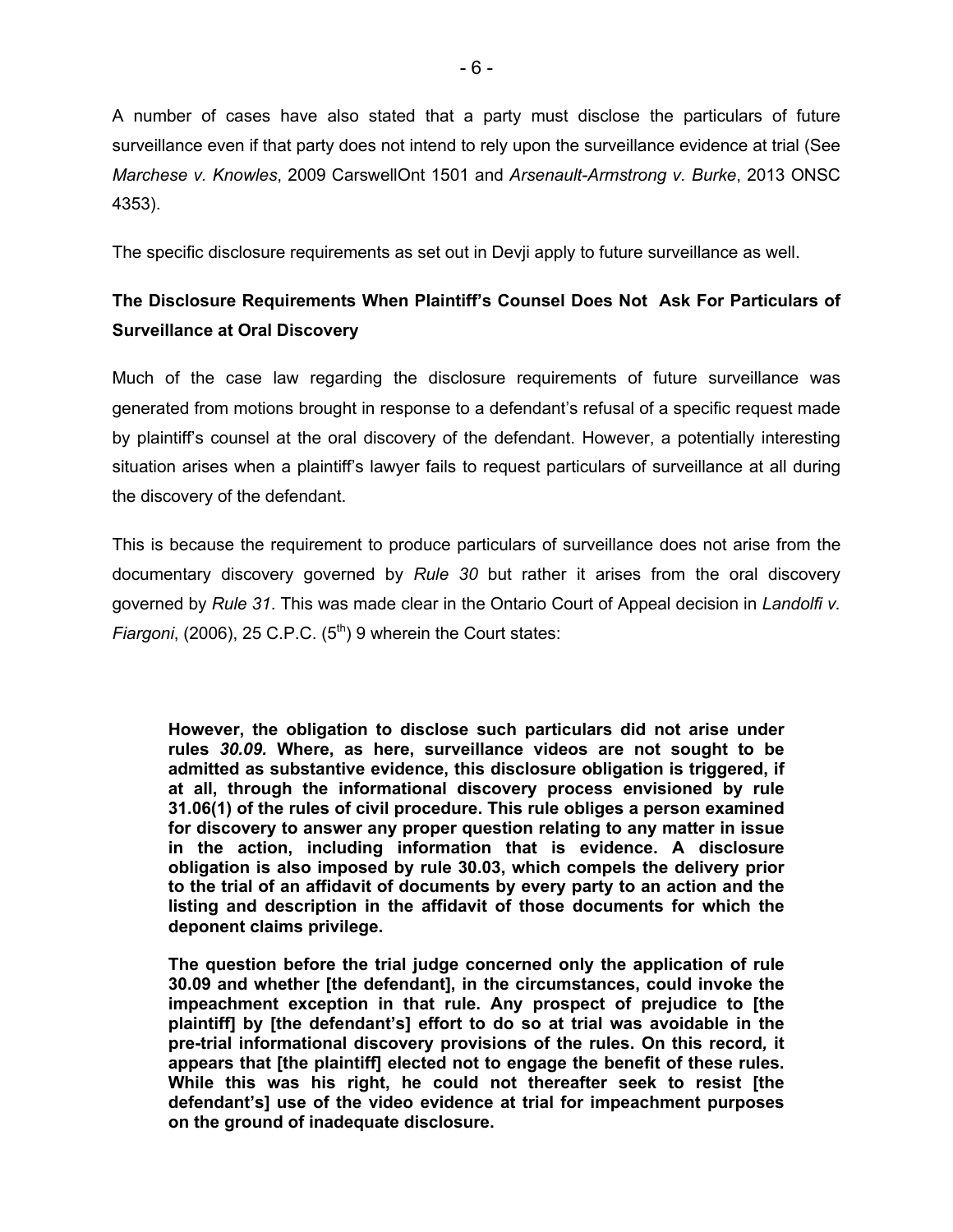In this case, voluntary pre-trial disclosure was made by the defendant. The real issue was whether or not it was inadequate disclosure. The Court of Appeal concluded that the plaintiff's failure to ask for particulars of surveillance at oral discovery precluded the plaintiff from even making this argument.

The wording of this particular passage of the decision makes it clear that the disclosure requirement is triggered "if at all" at oral discovery in response to the questions of opposing counsel. The language used in *Landolfi* certainly opens up the argument that in the absence of a specific request from plaintiff's counsel for particulars of surveillance, a defendant is not obligated to make such disclosure.

However, the lower courts are much less ambiguous on this issue. The decision in *Beland v. Hill* as well as the decisions in *Moore v. Canada Life* (May 11, 2006, Ont. S.C.J., Court file No. 1355-98) and *Bell v. Brown*, 2012 ONSC 839, all stand for the proposition that a defendant cannot rely on surveillance evidence at trial, even if only for the purposes of impeachment, unless it has been previously disclosed to the plaintiff in a timely manner.

#### **When Do Surveillance Particulars Need to be Disclosed to Opposing Counsel**

While the *Rules* and the case law do not set out an exact date by which surveillance particulars must be produced, the defendant runs a real risk that such evidence will not be permitted into evidence if it is disclosed too close to trial. This occurred in the decision in *Moore v. Canada Life*. In this case, plaintiff's counsel did request particulars of surveillance at Examinations for Discovery. Three weeks before trial, defence counsel provided a copy of the surveillance report for the first time. At trial, the plaintiff moved to suppress the surveillance evidence based on Canada Life's failure to provide timely disclosure of surveillance particulars. Canada Life argued that it should still be permitted to use the surveillance evidence for impeachment purposes. For the purpose of the motion, Justice Rivard assumed that the surveillance would show the plaintiff engaging in activities inconsistent with her alleged level of disability. However, he found that Canada Life's failure to make timely disclosure of the particulars deprived the plaintiff of the ability to make the evidence known to his own experts. The defendant would, therefore, have the unfair advantage of being able to discredit the plaintiff's medical experts on the basis that their opinions were based on incorrect or incomplete information. The court had this to say about the late disclosure: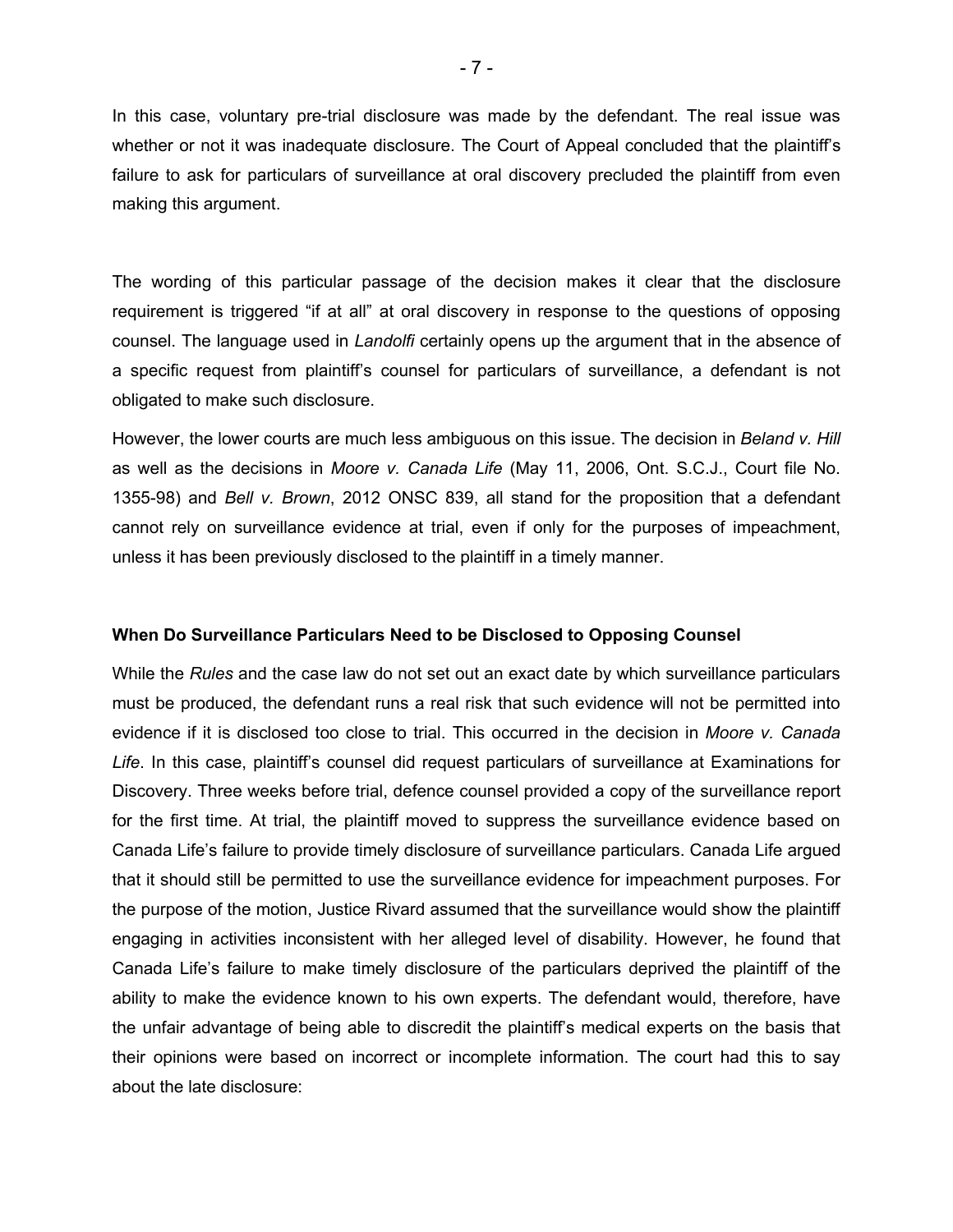### **The defendants chose to ignore the plaintiff's informational discovery rights under the Rules, thereby depriving the plaintiff of the benefits of the Rules. To permit the defendants to tender this evidence would now make plaintiff's counsel's task a great deal more difficult.**

The court concluded that prejudice to the plaintiff outweighed the value of the surveillance evidence in the assessment of the witnesses' credibility. Consequently, it ordered that the surveillance evidence could not be tendered for any purpose.

A similar situation arose in *Smith v. Morelly*, 2011 ONSC 6834. In that case, a defendant obtained surveillance 17 months before trial. Three weeks before trial, the plaintiff wrote to the defendant requiring production of any surveillance to be relied upon at trial. The defendant responded five days before trial by delivering a videotape containing four hours of surveillance footage. The defendant sought to admit the evidence as substantive evidence despite being well past the 90 day deadline. The court refused to allow the surveillance to be used as substantive evidence, however, the court did permit the defendant to use the evidence to impeach the testimony of the plaintiff but, under the circumstances, granted the plaintiff the option of an adjournment to deal with the new evidence. The plaintiff obtained the adjournment with a hefty costs award against the defendant.

From a practical point of view, although there is no set rule about when particulars should be provided, a week before trial is presumably too late. In *Ceci v. Bonk* the court used the word "timely". Certainly, it would be difficult for a plaintiff to argue that particulars provided 90 days before trial are too late when such a time frame is contemplated by the *Rules* for the use of surveillance documents as substantive evidence.

If surveillance evidence is obtained by the defendant less than 90 days prior to trial, it would be prudent to then produce disclosure particulars forthwith.

# **WAIVER OF PRIVILEGE**

There will be instances where a defendant waives the litigation privilege that it claims over surveillance documents. The defendant may waive its privilege actively or by inference in a variety of circumstances including the following:

1. Provision of surveillance evidence to a defence expert (*Aheme v. Chang,* (2011) O.J. No. 1880 (S.C.J.);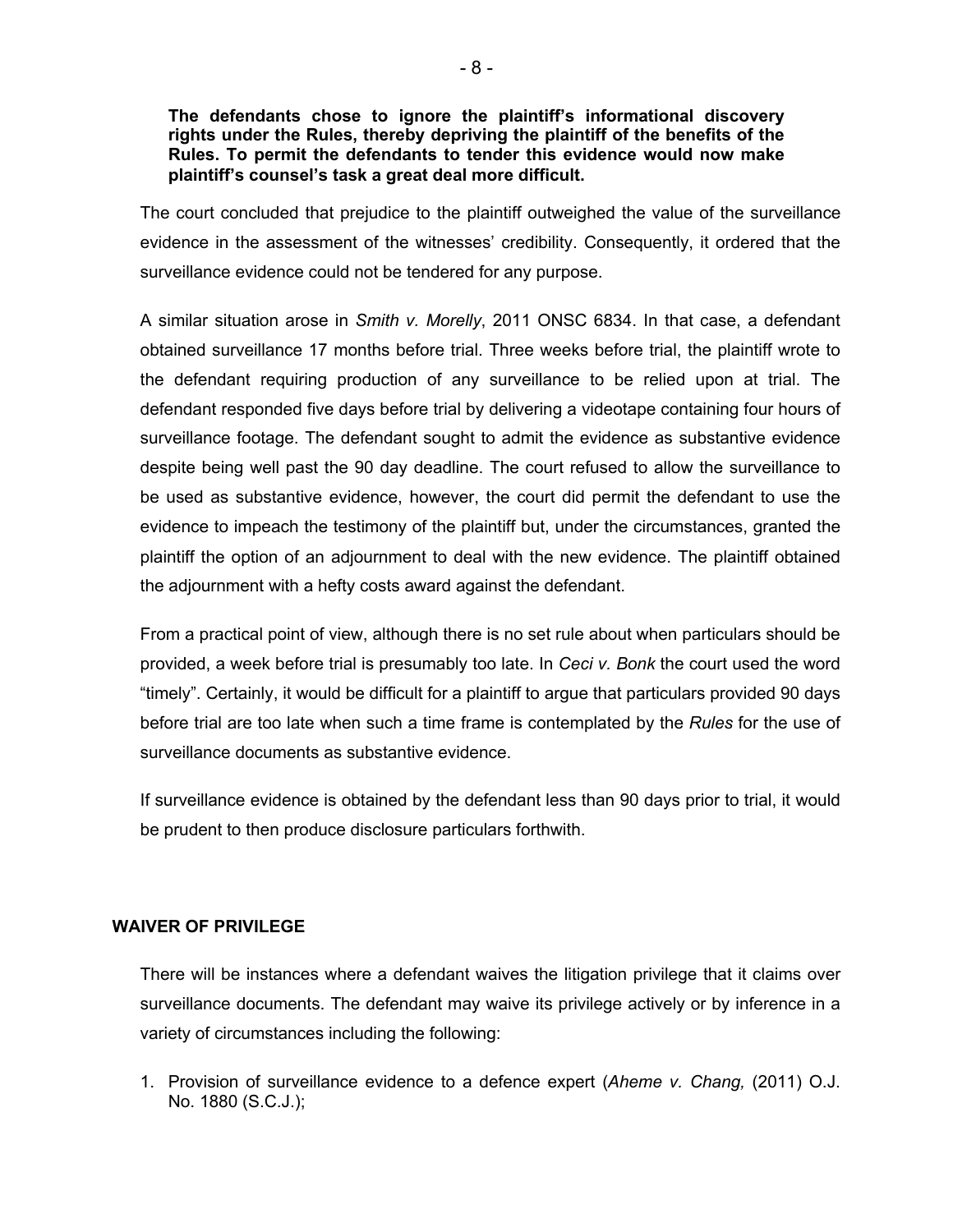- 2. Disclosure of surveillance evidence to a co-defendant (*Tremblay v. Daum* (1994) (Ontario General Division);
- 3. Provision of Surveillance Evidence to a Third Party (*Supercom of California v. Sovereign General Insurance Co.* (1998) (Ontario General Division)).

As well, the court retains its statutory right under *Rule 30.04(6)* to act as the ultimate assessor of privilege.

#### **USE AT TRIAL**

Provided that a defendant serves the surveillance video more than 90 days prior to trial, such evidence can be used as substantive evidence in the defendant's case.

#### **The Rule in Brown v. Dunn**

Whether using surveillance evidence for substantive or impeachment purposes, defence counsel should always be mindful of the common law rule in *Brown v. Dunn*. *Brown v. Dunn* requires defence counsel to lay a proper evidentiary foundation during the cross examination of the plaintiff before calling any substantive or impeachment evidence. In *Giroux v. LaFrance,*  (1993), 19 C.P.C. (3d) 12 (Ont. Gen. Div.)*, Valin J.* applied the *Brown v. Dunn* rule to surveillance documents and found that surveillance cannot be used to ambush the plaintiff but rather, counsel must present the substance of the evidence to the plaintiff and allow the plaintiff the opportunity to deny, explain or call evidence to rebut it.

#### **Relevance and Prejudice**

In addition, where evidence is used for impeachment purposes, defence counsel must still establish that the evidence is relevant. In *Landolfi,* the test for admissibility in this regard was described as follows:

**Where evidence is tendered for impeachment purposes (as in this case) the admission of the evidence requires a showing of relevance to the credibility of a witness on a material matter and a further demonstration that the potential value of the proffered evidence to assist in assessing credibility outweighs the potential prejudicial effect of the evidence.**